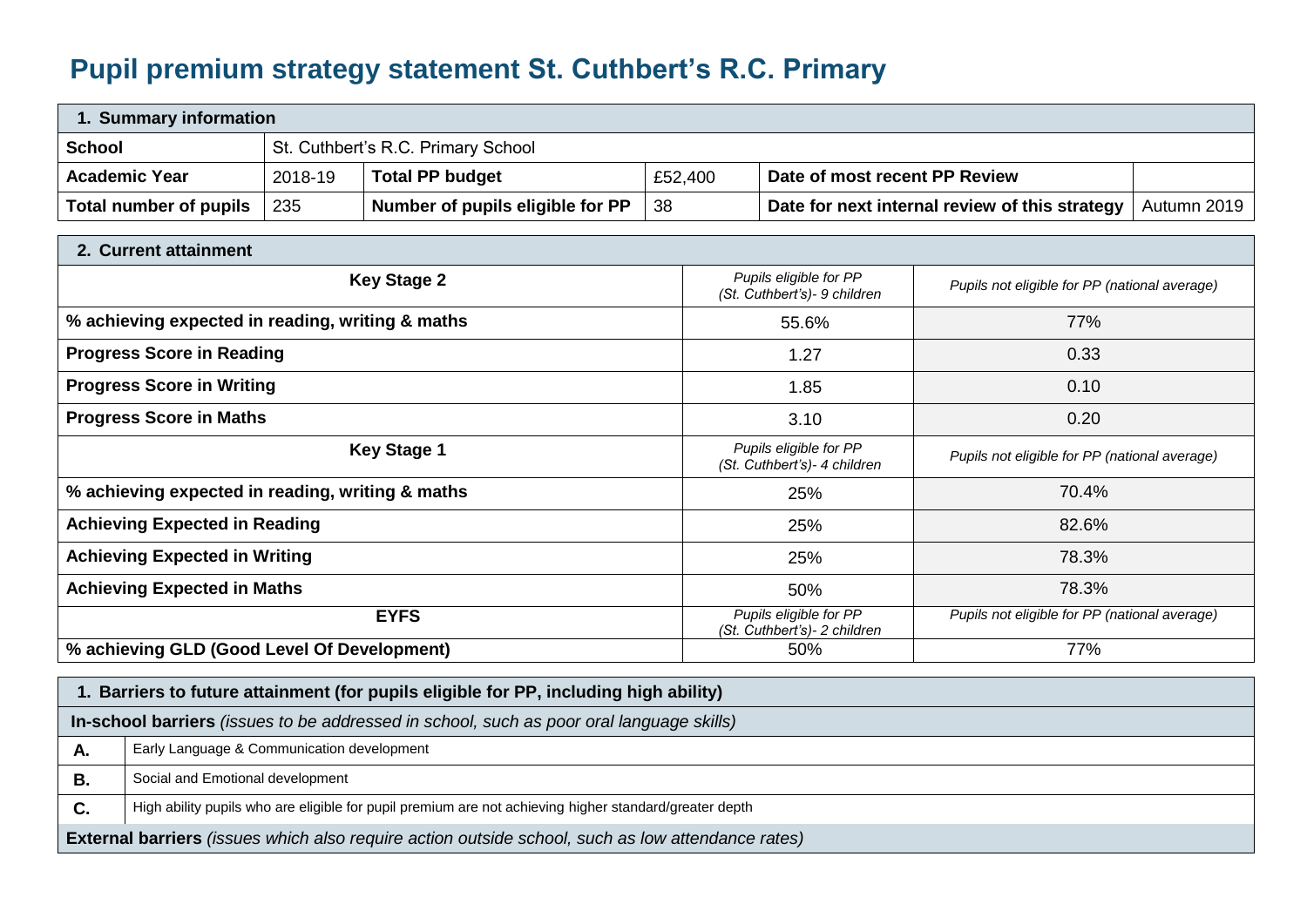| D. | Social issues, attendance issues                                                                                                                                                                                                            |                                                                                                                                                                                                                                                                                                                                 |  |  |  |  |
|----|---------------------------------------------------------------------------------------------------------------------------------------------------------------------------------------------------------------------------------------------|---------------------------------------------------------------------------------------------------------------------------------------------------------------------------------------------------------------------------------------------------------------------------------------------------------------------------------|--|--|--|--|
| E. | Less effective prior learning experiences                                                                                                                                                                                                   |                                                                                                                                                                                                                                                                                                                                 |  |  |  |  |
|    | 2. Desired outcomes                                                                                                                                                                                                                         |                                                                                                                                                                                                                                                                                                                                 |  |  |  |  |
|    | Desired outcomes and how they will be measured                                                                                                                                                                                              | Success criteria                                                                                                                                                                                                                                                                                                                |  |  |  |  |
| Α. | To ensure that Pupil Premium Pupils achieve accelerated progress and achieve age related<br>expectations through quality first teaching and structured measurable intervention programmes in<br>reading, writing & maths                    | Pupils eligible for Pupil Premium (regardless of ability) make good to<br>outstanding progress throughout the school year. Results and progress<br>are consistent across all groups in all year groups. The gap between<br>Pupil Premium Pupils and Non Pupil Premium Pupils will diminish as<br>pupils move through the school |  |  |  |  |
| В. | To diminish the differences between pupil premium children and non-pupil premium children at Greater<br>Depth                                                                                                                               | Pupils eligible for Pupil Premium identified as high ability make as much<br>progress as other pupils identified as high ability across all key stages.                                                                                                                                                                         |  |  |  |  |
| C. | Pupil Premium Pupils' attendance monitored closely and school working closely with parents to ensure<br>increased attendance                                                                                                                | Incentives and reward systems takes personal attendance to over 96%                                                                                                                                                                                                                                                             |  |  |  |  |
| D. | Improve children's outcomes through a range of experiences and support<br>(Breakfast club, after school clubs, Family Learning courses, Music tuition, pastoral support, support for<br>educational visits, support for residential visits) | Pupil premium pupils are supported to enable them to achieve age<br>related expectations by the end of the year. Children attend<br>breakfast/after school clubs, external visits, educational visits and music<br>lessons.                                                                                                     |  |  |  |  |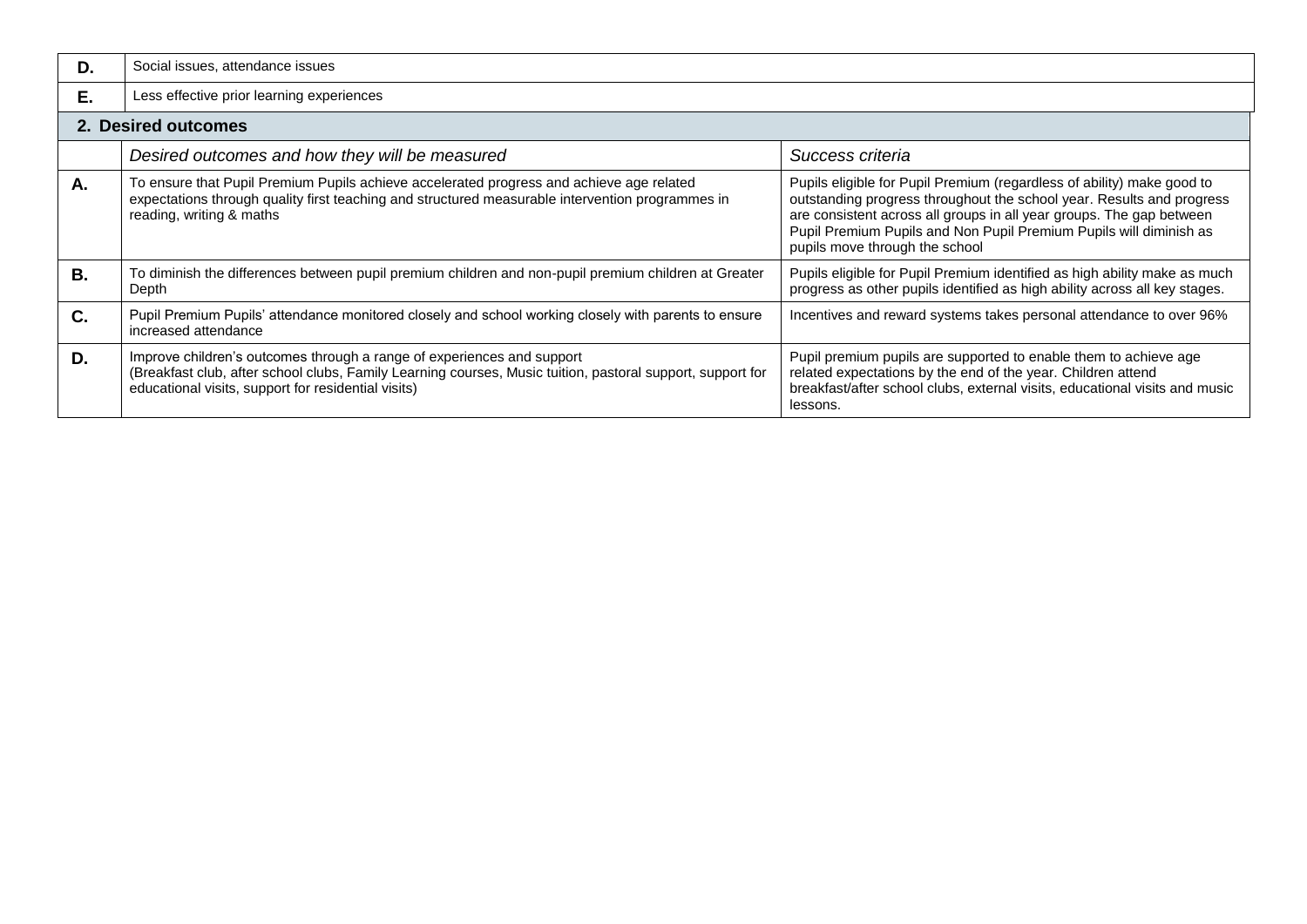## **3. Planned expenditure**

**Academic year 2018-19**

The three headings below enable schools to demonstrate how they are using the pupil premium to improve classroom pedagogy, provide targeted support and support whole school strategies.

## **i. Quality of teaching for all**

| <b>Desired outcome</b>                                                                                                                                                                                                                                                                                                                                                                                                                                                                                                                        | Chosen action /<br>approach                                                                                                                                                                        | What is the evidence and rationale<br>for this choice?                                                                                                                                                                                                                                                                                                                                                                                | How will you ensure it is<br>implemented well?                                                                                                                                                                                             | <b>Staff lead</b> | When will you<br>review<br>implementation?  |  |
|-----------------------------------------------------------------------------------------------------------------------------------------------------------------------------------------------------------------------------------------------------------------------------------------------------------------------------------------------------------------------------------------------------------------------------------------------------------------------------------------------------------------------------------------------|----------------------------------------------------------------------------------------------------------------------------------------------------------------------------------------------------|---------------------------------------------------------------------------------------------------------------------------------------------------------------------------------------------------------------------------------------------------------------------------------------------------------------------------------------------------------------------------------------------------------------------------------------|--------------------------------------------------------------------------------------------------------------------------------------------------------------------------------------------------------------------------------------------|-------------------|---------------------------------------------|--|
| To ensure that Pupil<br>Extra support in classes.<br>Premium Pupils achieve<br>A high staff/pupil ratio in all<br>accelerated progress<br>classes.<br>TA in every class to aid<br>and achieve age related<br>quality first teaching every<br>expectations through<br>quality first teaching and<br>morning.<br>Collaborations with other<br>structured measurable<br>outstanding schools that<br>intervention programmes<br>in reading, writing &<br>have been recognised for<br>maths<br>excellence in working with<br>PP eligible children. |                                                                                                                                                                                                    | DFE guidance on Quality First Teaching &<br>Personalised Learning.<br>Quality First teaching has the most<br>significant impact on pupil achievement and<br>progress. CPD will provide training for all<br>teachers and staff to ensure all pupils<br>receive quality teaching in all lessons.<br>Sutton trust report states that PPG eligible<br>children fall further behind when they have<br>less effective learning experiences. | Planning, assessment, class and<br>book scrutiny monitoring.<br>Moderation Sessions planned with<br>Deanery partners as part of our<br>Teaching school work.<br>External advisor support.<br><b>Pupil Progress meetings</b><br>HT drop ins | Mrs J Ward        | Continuously, overall<br>review Half Termly |  |
| £37,720<br><b>Total budgeted cost</b>                                                                                                                                                                                                                                                                                                                                                                                                                                                                                                         |                                                                                                                                                                                                    |                                                                                                                                                                                                                                                                                                                                                                                                                                       |                                                                                                                                                                                                                                            |                   |                                             |  |
| ii. Targeted support                                                                                                                                                                                                                                                                                                                                                                                                                                                                                                                          |                                                                                                                                                                                                    |                                                                                                                                                                                                                                                                                                                                                                                                                                       |                                                                                                                                                                                                                                            |                   |                                             |  |
| <b>Desired outcome</b>                                                                                                                                                                                                                                                                                                                                                                                                                                                                                                                        | <b>Chosen</b><br>action/approach                                                                                                                                                                   | What is the evidence and rationale<br>for this choice?                                                                                                                                                                                                                                                                                                                                                                                | How will you ensure it is<br>implemented well?                                                                                                                                                                                             | <b>Staff lead</b> | When will you<br>review<br>implementation?  |  |
| Language and social<br>skills ensure all children<br>engage well in lessons                                                                                                                                                                                                                                                                                                                                                                                                                                                                   | Early Years intervention<br>groups which support early<br>social development and<br>early reading and<br>mathematics skills.<br>(e.g. BLAST programme)<br>School has recently<br>attained the ICAN | The vocabulary of children from the poorest<br>backgrounds lags more than a year behind<br>that of their classmates from richer homes by<br>the time they start school.<br>The Sutton Trust, the charity which<br>sponsored the research, said the divide was<br>a "tragic indictment of modern society",                                                                                                                             | Lesson observations<br>Work scrutiny<br>Pupil Voice<br>Data analysis<br>Planning                                                                                                                                                           | <b>EYFS Lead</b>  | Termly                                      |  |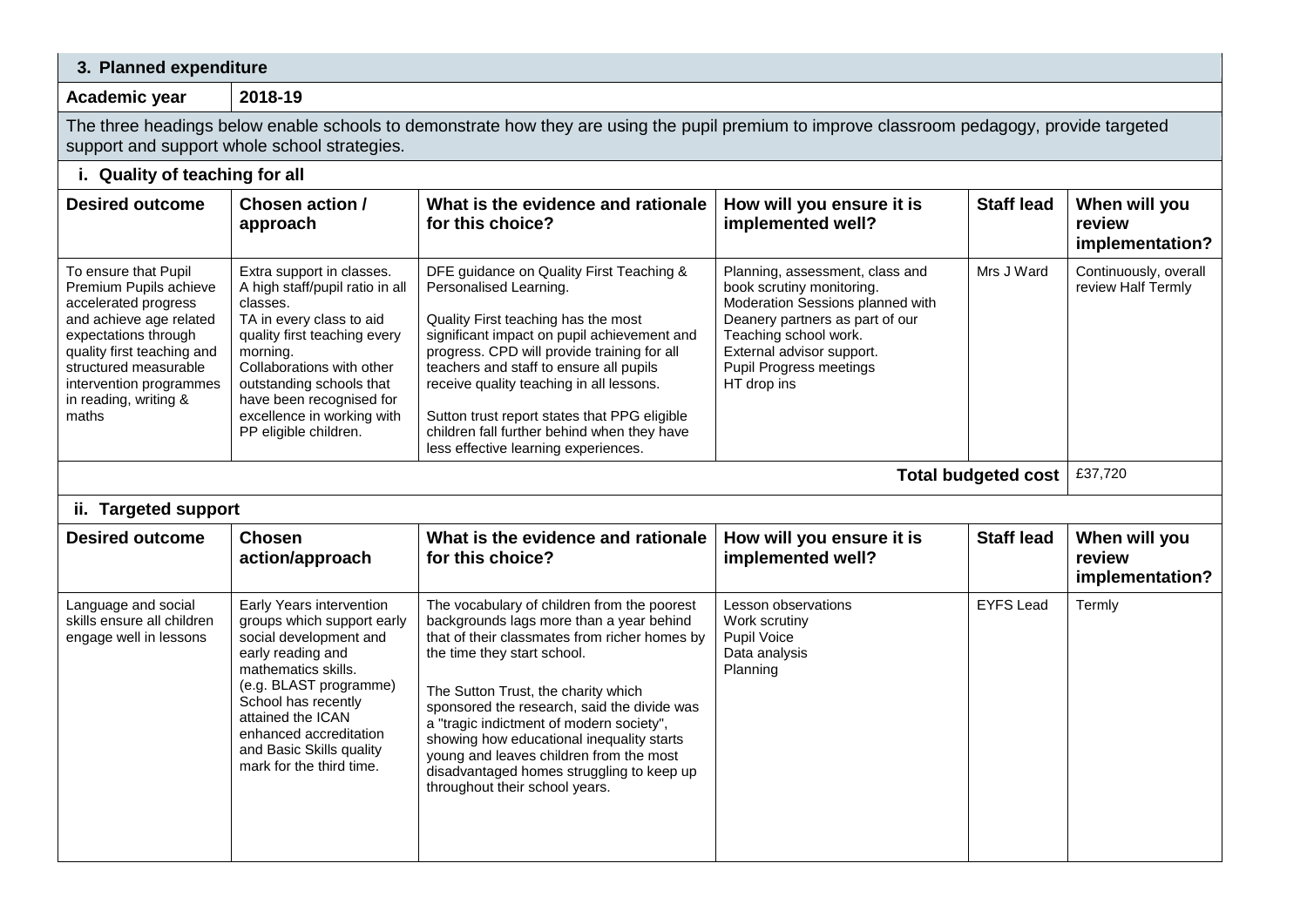| To diminish the<br>differences between<br>pupil premium children<br>and non-pupil premium<br>children at Greater<br>Depth                                                                                                                                           | Early Bird intervention<br>groups which focus on<br>letters and sounds.<br>Identification of PP Pupils<br>for targeted support during<br>Literacy and Numeracy<br>Lessons<br>TA support plus Teacher<br>focus support 2 x per week<br>Priority for English whole<br>school targets this year is<br>to target Tier 2 vocabulary<br>across the school. | Identified as a priority in The SIP                                                                                                                                                                                                                                                                                                                                                                                                                                                                                                                                                                                                                                                                     | Lesson plans and lesson<br>observations will evidence support<br>provided. Tracking will provide<br>evidence of accelerated progress.                                                                                                                                                                                                                                                                                                                                                                                                                                                                 | <b>SLT</b>                 | <b>Half Termly</b>                         |
|---------------------------------------------------------------------------------------------------------------------------------------------------------------------------------------------------------------------------------------------------------------------|------------------------------------------------------------------------------------------------------------------------------------------------------------------------------------------------------------------------------------------------------------------------------------------------------------------------------------------------------|---------------------------------------------------------------------------------------------------------------------------------------------------------------------------------------------------------------------------------------------------------------------------------------------------------------------------------------------------------------------------------------------------------------------------------------------------------------------------------------------------------------------------------------------------------------------------------------------------------------------------------------------------------------------------------------------------------|-------------------------------------------------------------------------------------------------------------------------------------------------------------------------------------------------------------------------------------------------------------------------------------------------------------------------------------------------------------------------------------------------------------------------------------------------------------------------------------------------------------------------------------------------------------------------------------------------------|----------------------------|--------------------------------------------|
|                                                                                                                                                                                                                                                                     |                                                                                                                                                                                                                                                                                                                                                      |                                                                                                                                                                                                                                                                                                                                                                                                                                                                                                                                                                                                                                                                                                         |                                                                                                                                                                                                                                                                                                                                                                                                                                                                                                                                                                                                       | <b>Total budgeted cost</b> | £3000                                      |
| iii. Other approaches                                                                                                                                                                                                                                               |                                                                                                                                                                                                                                                                                                                                                      |                                                                                                                                                                                                                                                                                                                                                                                                                                                                                                                                                                                                                                                                                                         |                                                                                                                                                                                                                                                                                                                                                                                                                                                                                                                                                                                                       |                            |                                            |
| <b>Desired outcome</b>                                                                                                                                                                                                                                              | <b>Chosen</b><br>action/approach                                                                                                                                                                                                                                                                                                                     | What is the evidence and rationale<br>for this choice?                                                                                                                                                                                                                                                                                                                                                                                                                                                                                                                                                                                                                                                  | How will you ensure it is<br>implemented well?                                                                                                                                                                                                                                                                                                                                                                                                                                                                                                                                                        | <b>Staff lead</b>          | When will you<br>review<br>implementation? |
| Pupil Premium Pupils'<br>attendance monitored<br>closely and school<br>working closely with<br>parents to ensure<br>increased attendance                                                                                                                            | Close working partnership<br>with External Attendance<br>Service (ATT100<br>Sunderland)                                                                                                                                                                                                                                                              | Poor attendance is the main barrier to<br>learning for any child. Pupils need to be in<br>school to enable them to meet their full<br>potential.                                                                                                                                                                                                                                                                                                                                                                                                                                                                                                                                                        | Robust attendance systems in place                                                                                                                                                                                                                                                                                                                                                                                                                                                                                                                                                                    | J.Ward                     | Ongoing                                    |
| Improve children's<br>outcomes through a<br>range of experiences<br>and support<br>(Breakfast club, after<br>school clubs, Family<br>Learning courses, Music<br>tuition, pastoral support,<br>support for educational<br>visits, support for<br>residential visits) | Reading Workshop for<br>Reception Parents.<br>Bedtime book scheme-<br>Onesie Wednesday<br>Nursery Ryhme week<br>Family Learning.<br>After school booster clubs<br>for Y6<br><b>Breakfast and After School</b><br><b>Clubs</b><br>Financial support with<br>school trips<br>Tuition for: Guitar & Violin<br>Subsidised                                | The rationale behind this the evidence based<br>from the EEF report suggests that targeted<br>parental engagement meetings increase<br>progress of children<br>The EEF toolkit evidences the impact of one<br>to one/small group and one to one tuition.<br>Children require a good start to the day<br>which involves a good breakfast and<br>opportunities to develop social and emotional<br>skills during breakfast time.<br>Our pupils are also provided with quality PE<br>activities to develop team work.<br>We want to ensure that children can access<br>every opportunity in school and that parent's<br>don't feel that they have to say no to their<br>child due to financial constraints. | Targeted Pupils will make accelerated<br>progress.<br>Pupil Progress Meetings will evidence<br>attainment.<br>Ensure that staff are well trained in<br>how to facilitate and deliver the<br>meetings.<br>Observations and parental feedback.<br>Ensure through pupil progress<br>meetings that these interventions<br>have a positive impact.<br>Parents have a timetable of<br>Homework Dates and Attendance is<br>monitored by SLT.<br>Monitor the positive impact of these<br>via:<br>Pupils enter classroom ready to work.<br>Pupils have received a good<br>breakfast to give them the energy to | <b>SLT</b>                 | Termly                                     |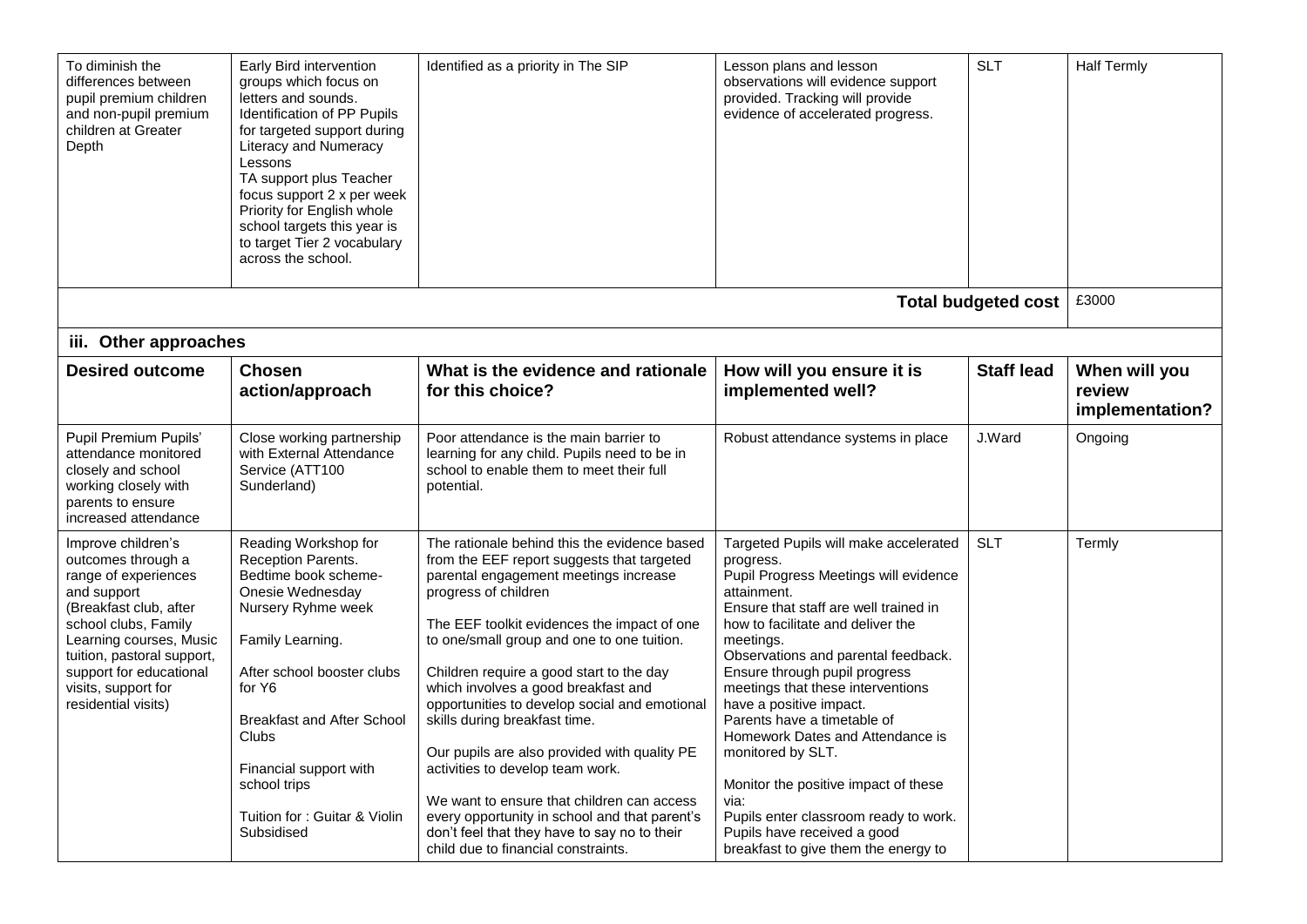| Pastoral Support Worker.<br>$\frac{1}{2}$ day per week<br>Provide: Pantomime<br>Science Workshops<br>Art Workshops<br>Maths Puzzle days | All pupils are entitled to a broad and<br>balanced curriculum and learning a musical<br>instrument is a life skill and it boosts self-<br>esteem. School provide Specialist Music<br>lessons each week for all pupils and<br>individual tuition for musical instruments.<br>Pupils achieve well if they and their families<br>are emotionally supported.<br>Pupils thrive and attain well if they are<br>provided with a rich curriculum. | engage.<br>Staff vigilance.<br>Ensure effective communication with<br>parents to understand individual<br>needs.<br>The HT liaises with the Pastoral<br>Support Worker and Families to<br>ensure the community are all well<br>supported.<br>Pupil Voice will provide evidence of<br>learning. |  |  |  |
|-----------------------------------------------------------------------------------------------------------------------------------------|-------------------------------------------------------------------------------------------------------------------------------------------------------------------------------------------------------------------------------------------------------------------------------------------------------------------------------------------------------------------------------------------------------------------------------------------|------------------------------------------------------------------------------------------------------------------------------------------------------------------------------------------------------------------------------------------------------------------------------------------------|--|--|--|
| Total budgeted cost                                                                                                                     |                                                                                                                                                                                                                                                                                                                                                                                                                                           |                                                                                                                                                                                                                                                                                                |  |  |  |